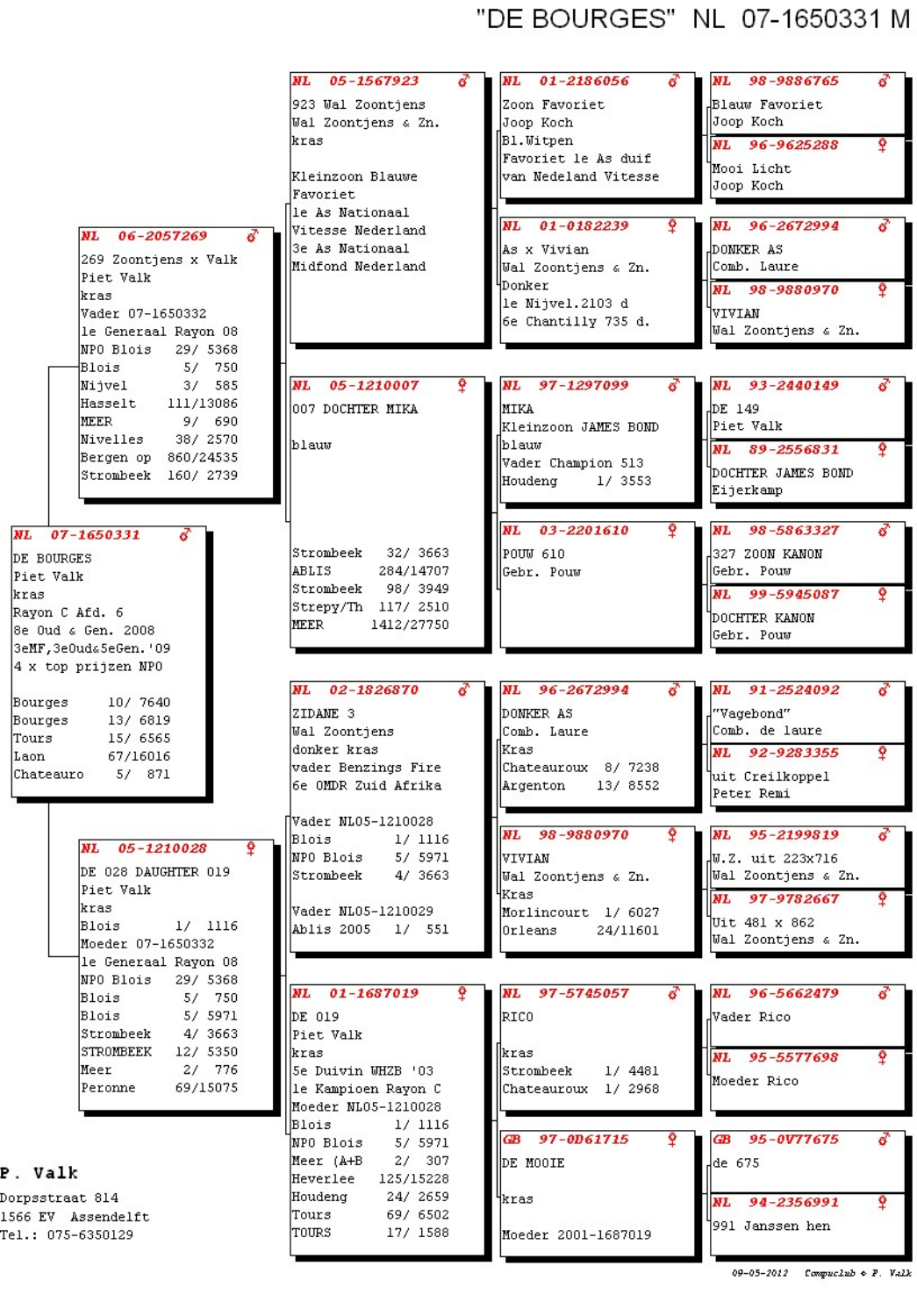| Beste prestaties per duif        |                     |     |            |                |         |                    |
|----------------------------------|---------------------|-----|------------|----------------|---------|--------------------|
| NL 07-1650331 DE BOURGES         |                     |     |            |                |         |                    |
| Vlu Vluchtdatum Losplaats        |                     |     | Prijs Mee  | Get            | Afstand | Snelheid           |
| Niveau<br>Perc                   |                     |     |            |                |         |                    |
| E23 13-06-2010                   | Bourges             | 10  | 7640       | 10             |         | 623,053 1194,537   |
| 99,87 afdeling                   |                     |     |            |                |         |                    |
| E03 04-07-2009                   | Bourges             | 13  | 6819       | 18             |         | 623,053 1256,489   |
| 99,81 afdeling                   |                     |     |            |                |         |                    |
| E25 26-06-2010                   | Tours               | 15  | 6565       | 5              |         | 637,574 1105,584   |
| 99,77 afdeling                   |                     |     |            |                |         |                    |
| M02 16-05-2009                   | Laon                |     | 67 16016   | 54             |         | 333,048 1979,659   |
| 99,58 afdeling                   |                     |     |            |                |         |                    |
| A08 18-07-2009                   | Chateauroux Parc    | 5   | 871        | 5              |         | 667, 473 1469, 279 |
| 99,43 rayon                      |                     |     |            |                |         |                    |
| E03 08-06-2008                   | Bourges             | 54  | 6288       | 16             |         | 623,053 1043,462   |
| 99,14 afdeling                   |                     |     |            |                |         |                    |
| N04 30-08-2008                   | Strombeek           | 33  | 2676       | 39             |         | 178,467 1326,880   |
| 98,77 rayon                      |                     |     |            |                |         |                    |
| V03 19-04-2008                   | Strombeek           | 9   | 648        | 24             |         | 178,467 1242,791   |
| 98,61 club                       |                     |     |            |                |         |                    |
| NO1 09-08-2008                   | Meer                | 11  | 662        | 41             |         | 110,430 1529,120   |
| 98,34 club                       |                     |     |            |                |         | 486, 138 1367, 340 |
| E01 09-05-2009                   | Ablis               |     | 262 14284  | 10             |         |                    |
| 98,17 afdeling<br>V11 11-04-2009 | Meer                | 133 | 6967       | 55             |         | 110,430 1546,582   |
| 98,09 afdeling                   |                     |     |            |                |         |                    |
| M06 11-07-2009                   | Nanteuil le Haudoui | 187 | 8293       | 5              |         | 397,824 1278,687   |
| 97,75 afdeling                   |                     |     |            |                |         |                    |
| V01 05-04-2008                   | Meer                |     | 470 19826  | 28             |         | 110,430 1207,524   |
| 97,63 afdeling                   |                     |     |            |                |         |                    |
| V12 18-04-2009                   | Strombeek           | 199 | 7018       | 45             |         | 178,467 1146,338   |
| 97,16 afdeling                   |                     |     |            |                |         |                    |
| M01 18-05-2008                   | Peronne             | 74  | 2349       | 29             |         | 311,852 1088,482   |
| 96,85 rayon                      |                     |     |            |                |         |                    |
| V16 24-04-2010                   | Strombeek           | 126 | 3621       | 53             |         | 178, 467 1385, 775 |
| 96,52 rayon                      |                     |     |            |                |         |                    |
| N11 15-08-2009                   | Meer                | 216 | 5897       | $\overline{7}$ |         | 110,430 1650,621   |
| 96,34 afdeling                   |                     |     |            |                |         |                    |
| M01 02-05-2009                   | Peronne             | 139 | 3700       | 37             |         | 311,852 1361,889   |
| 96,24 rayon                      |                     |     |            |                |         |                    |
| N12 22-08-2009                   | Duffel              | 192 | 5029       | 22             |         | 156, 144 1463, 156 |
| 96,18 afdeling                   |                     |     |            |                |         |                    |
| M03 30-05-2009                   | Morlincourt/Noyon   | 21  | 500        | 33             |         | 346,894 1139,466   |
| 95,80 club                       |                     |     | 3642       |                |         |                    |
| V15 17-04-2010<br>95,69 rayon    | Meer                | 157 |            | 30             |         | 110,430 1426,088   |
| E01 10-05-2008                   | Ablis               |     | 604 13063  | 6              |         | 486,138 1011,869   |
| 95,38 afdeling                   |                     |     |            |                |         |                    |
| V04 26-04-2008                   | Nijvel              | 203 | 3992       | 24             |         | 213,720 1625,840   |
| 94,91 rayon                      |                     |     |            |                |         |                    |
| N14 05-09-2009                   | Nivelles/Nijvel     | 224 | 3532       | 28             |         | 213,720 1350,225   |
| 93,66 afdeling                   |                     |     |            |                |         |                    |
| N03 23-08-2008                   | Duffel              |     | 1108 17116 | 39             |         | 156, 144 1219, 867 |
| 93,53 afdeling                   |                     |     |            |                |         |                    |